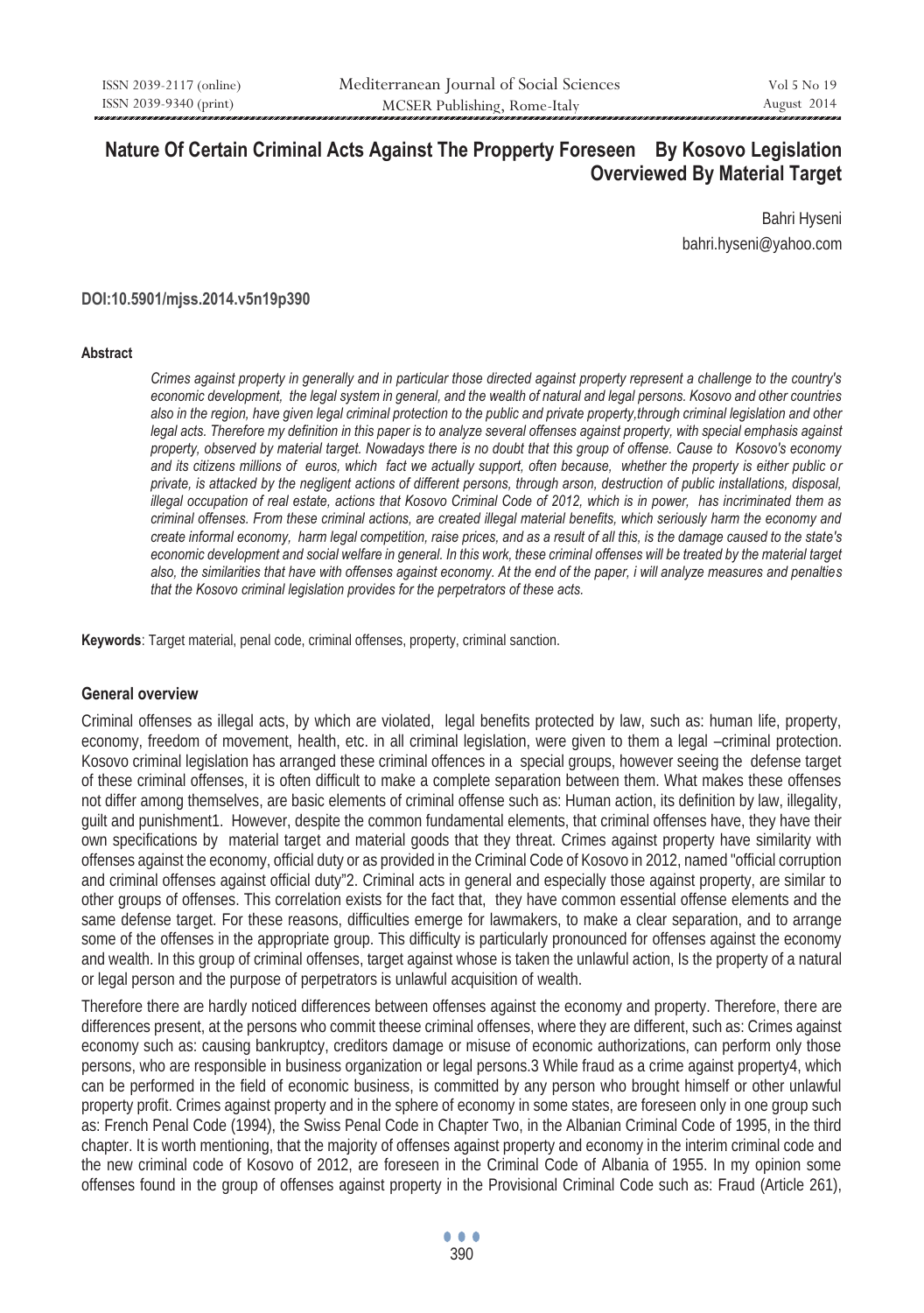| ISSN 2039-2117 (online) | Mediterranean Journal of Social Sciences | Vol 5 No 19 |
|-------------------------|------------------------------------------|-------------|
| ISSN 2039-9340 (print)  | MCSER Publishing, Rome-Italy             | August 2014 |

cheating on subsidies (Article 262), abuse of trust (neni269), smuggling of goods (Article 273), organized crime (Article 274)5, should take place in the group of offenses against the economy. It is worth mentioning that these offenses have remained in the framework of crimes against property in the new Criminal Code of Kosovo in 20126 . I also think that some offenses found in the group of offenses "Against the environment, animals, plants and cultural facilities" as destruction of forests (Article 357), theft of forest (neni358), illegal hunting (Article 359) as provided in the penal code of 20127 and 20048, should be systematized in the group of offenses against the economy, for the the fact that, they cause a great damage to the country's economy.

I think that the lawmaker, should make the separation of criminal offenses against economy and property, on the basis of unlawful activities and infringement of property. All illegal acts, directed against the economy, the financial system, customs and property of business entities, should have been incriminated in offenses against the economy, and actions directed against the wealth of natural persons, should be incriminated in the group of offenses against property. I think that the Kosovo lawmaker, has acted straight, when has removed, from the group of criminal offense against property, the offense Organized crime" (Article 283), placing it into a special group of criminal offenses9, because I believe that organized crime has its specifications in terms of organizing, structuring, to the legal goods that is addressed, and the consequences that brings for citizens and the state in general. The term "organized crime" is used for the first time during the year of 1986, in the report of Association for Crime Prevention in New York. The report, considered as organized crime, illegal businesses in which were included politicians, police officers, lawyers and professional thieves, where their crime was organized10. This dangerous form of crime, has abilities and premises, to appear in various social and economic activities, not only within states, but also internationally. Then such forms of criminality creates large capital, where then criminals through the capital, exert influence in the legal institutions, that may have consequences for the country11. Namely, for the fact that organized economic crime, poses great risk for damage of state and a serious threat to mankind, by which i consider that the Kosovo legislator, rightly has arranged this act, in a separate chapter in Kosovo's criminal code, and has drafted state strategy12, to combat this sophisticated form of crime in general and especially in the field of economy.

### **Damages in the field of property from such offenses**

Property as a fundamental right, is protected by the Constitution of the Republic of Kosovo in Section 46 The first paragraph states "The right of property is guaranteed13. The economic system of the Republic of Kosovo is based on public and private property and the free market economy, This right is regulated by law, based on Article 121 of the Constitution of Kosovo. Criminal legal protection of property, regulates the Kosovo Criminal Code of 2013 in Chapter XXVII, in group of criminal offenses against the property14. Kosovo Constitution and our laws protect and secure property of individuals and foreign international organizations. According to the Kosovo Constitution Article 121, paragraph 2, states "Foreign individuals and foreign organizations in accordance with the law , can provide the right of ownership of immovable property, in compliance with reasonable conditions, prescribed by law and by international treaties15. Criminal legal protection of the property provides the Albanian Criminal Code too of 1995, in the third chapter, of the third section in the group of offenses against property and sphere of economy16. Protection of property is regulated also by international documents, European Convention on Human Rights in Article 1 Protocol supplement states: "Every natural or legal person has the right, his property to be respected, No one can be deprived of his property, except for the public interest reasons and in the conditions provided by law and the principles of international law17. So private property of natural persons, legal entities and state property due to the great economic importance that they have, enjoy protection by constitutional acts and legal acts, international acts and criminal legal protection, in the criminal codes of all states, of all criminal actions such as: theft, fraud, destruction etc. So these criminal acts directed against property, undoubtedly bring great losses and damage to the state's economy, legal and natural persons, therefore rightly Criminal Code of Kosovo and Albania, have foreseen criminal sanctions against perpetrators of these criminal acts. The main aim of the perpetrators of these acts, is generally acquisition of private or state property, and damage or destruction of property. So from this elaboration, we can understand that the goal of the perpetrators of these crimes, is material harm to the property - economy of state, and to natural and legal persons. Obviously in these criminal offenses, their figure changes, because, for example in the offense of stealing, perpetrator intends to obtain an unlawful material benefit for himself or for other, while at the damage or destruction of property, this intention does not exist. This category of criminal acts directed against property in the Penal Code of 2013, found in chapter offenses against property. A common group target of these acts is: Legal established relationships, to ensure the right of property as a fundamental right.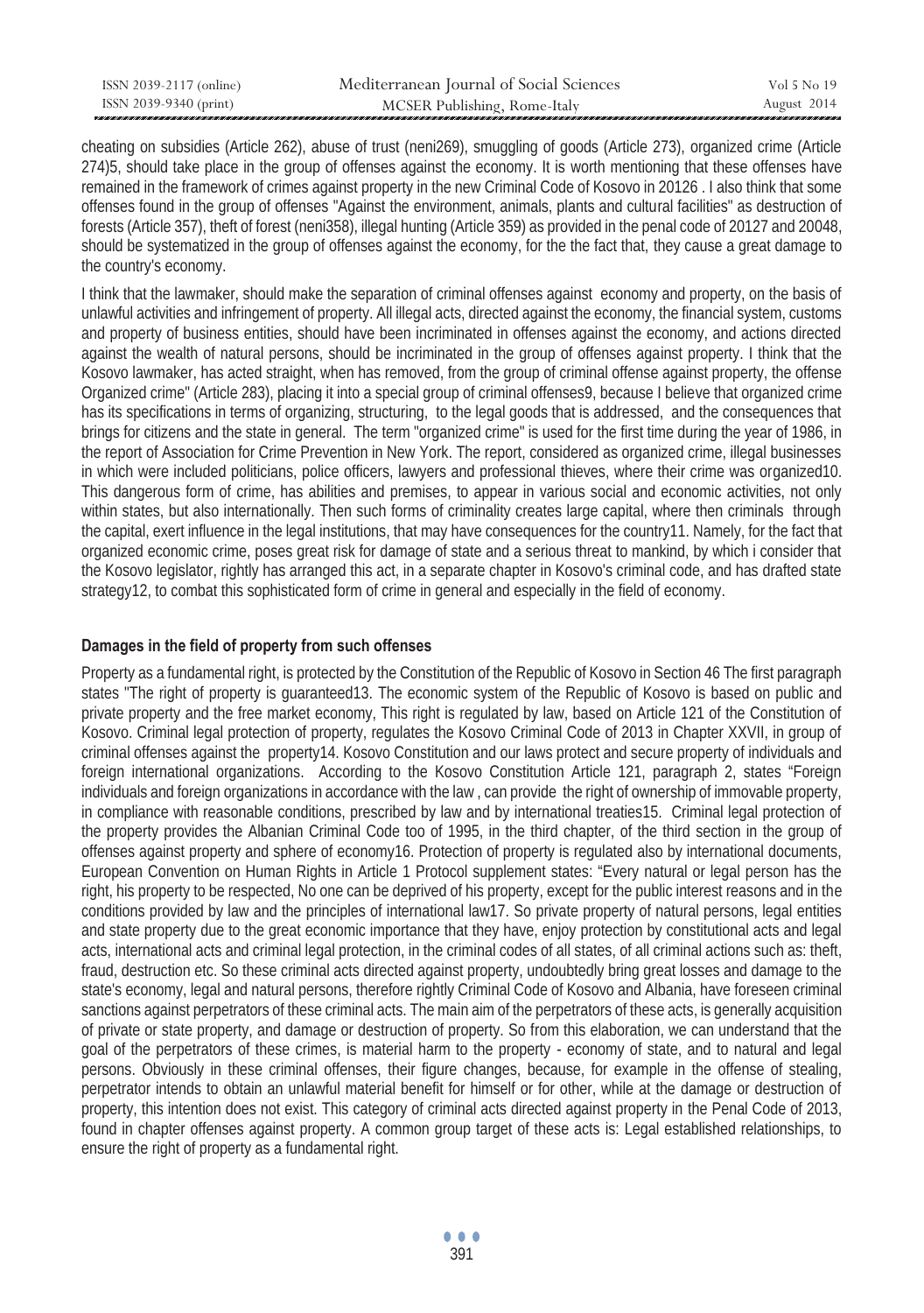| ISSN 2039-2117 (online) | Mediterranean Journal of Social Sciences | Vol 5 No 19 |
|-------------------------|------------------------------------------|-------------|
| ISSN 2039-9340 (print)  | MCSER Publishing, Rome-Italy             | August 2014 |

### **2. Nature of certain offenses related to property damage, target material orientated**

Offenses in the economy are a challenge and obstacle to the economic development of every country, especially of countries in transition, such as our country Kosovo. This group of acts, that are directed against the economic system and wealth of natural and legal persons, whose target is, a illegal enrichment and destruction of property through criminal actions. So the consequences of these criminal actions, batter material base of society, therefore it is fair to say, that these criminal offenses are an obstacle to the development of society18. The nature of each offense against the economy, has its special specifications of target material, but common specification of target material and criminal legal defense, are establishment of legal relations, for normal development of the economy, economic entrepreneurship, protection of property from damage etc. So the material target, of criminal offenses directed against property, are public or private property in general, Well it is important to have economic value, and simply not to be junk19. For some crimes against property damage, target material changes, for example criminal offense: "Destroying, damaging or removing public installations" provided for in section 366 of the Criminal Code of Kosovo in 2013, target of this crime are public equipment and installations that serve to fulfill the needs of citizens, so these installations are of a great importance for economic activity, and generally to people's lives, and their destruction may cause major disruption to citizens to get supplied with, water electricity, heating and with no doubt cause great economic damage, therefore this criminal offense can be considered as an offense against the economy20. Therefore destruction of these devices, causes endangering of life, body integrity and human health, or property on a large scale, therefore rightly, Kosovo Criminal Code of 2013, has foreseen this act, in the group of criminal offenses against the general safety and property, which means that the material target, is specific and differs from other acts, directed against the property.

Below we will present some crimes against property oriented by target – material

### **2.1. Destruction or damage of property (Article 333)**

This offense carries anyone who damages, destroys or renders another person's property and makes it unusable in paragraph 1, the perpetrator shall be punished with imprisonment of up to (1) year. If the offense by this paragraph results in material damage exceeding (5,000) euros, the perpetrator shall be punished with imprisonment from (1 to 3) years. Under paragraph 3, qualified form of this offense is considered, if it is committed against the property or asset that has a cultural, religious, historical, value, it is of a special scientific, artistic importance, or it is protected part of a private or public collection, or it is a public item, that serves for the decoration of a square, street or park, where the perpetrator shall be punished by a fine and imprisonment of up to (3) years21. In the fourth paragraph is prescribed, the severe form of this offense, which is considered to exist if the property damage of the other is motivated by prejudice associated with ethnicity, nationality, religion, gender or language. This act has been envisaged in the Criminal Code of Kosovo in 2004 named "damage of moveable property "(Article 260)22. I believe that the current code has much better regulated the issue of legalcriminal defense of property from damage or destruction, for the the fact that it is not limited only to the moveable property, but also of immovable property, harmonizing it with criminal codes of neighboring states, such as Montenegro and Bosnia-Herzegovina, which also do not have restrictions only to movable property. I think that extending of protection toward the immovable property, is thoughtful because: for example, the house as a real estate may be destroyed by fire or other means.

Material target of crime of this criminal offense "destruction or damage of property", or as required by the Criminal Code of Albania, 1995 named "destruction or damage of property", where the property is private or public, and is sufficient for it to have a value, and it must be a matter of valuable items, to which can be caused damage, either in the content or appearance. So as it is understood, the property must be someone else's, but it can even be to another person. So the act of committing this criminal offense is defined alternatively when a perpetrator: a). only damages someone else's property, b) destroys it, c) makes it unusable23. The criminal offense it's considered to be committed, when someone's object or property is destroyed or made unusable.

Subject - the perpetrator of this crime can be any person who has reached the age of criminal responsibility and is accountable. From the objective side of view, the act is committed by unlawful act or omission. From subjective side, the offense is committed intentionally, which means that the perpetrator is aware, that is damaging or destroying property of other person. The criminal offense that we have treated, is provided in the Criminal Code of Kosovo of 2013, group of offenses "against property", where the Criminal Code of Kosovo SAP 1977, has also foreseen this offense named " damage of someone's object Article 145"24. Common subject of these acts is to bring material harm to natural persons, legal or state. However, these acts have substantial differences among themselves. For example, in the offense of theft,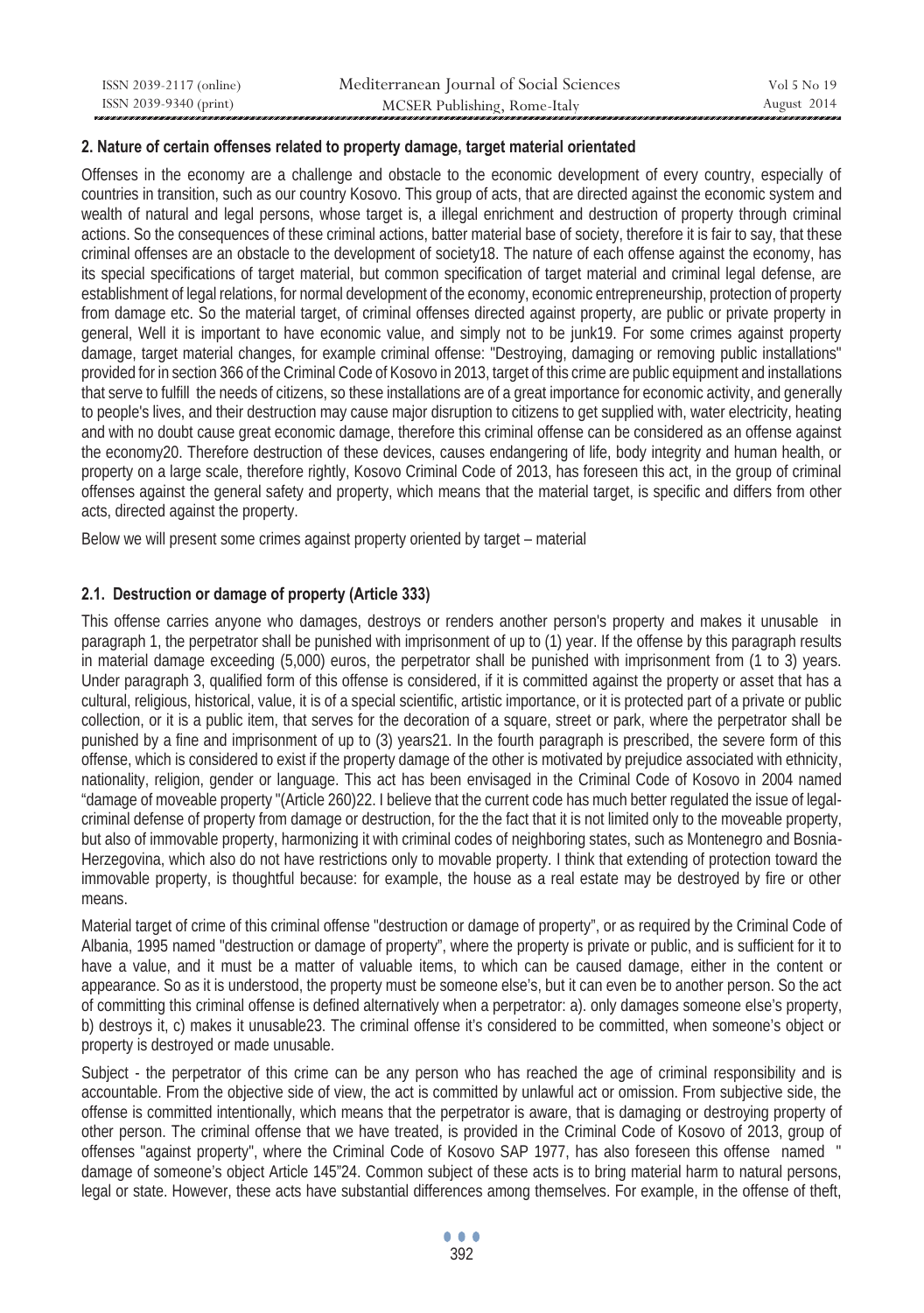| ISSN 2039-2117 (online) | Mediterranean Journal of Social Sciences | Vol 5 No 19 |
|-------------------------|------------------------------------------|-------------|
| ISSN 2039-9340 (print)  | MCSER Publishing, Rome-Italy             | August 2014 |

perpetrator has as intention, a illegal acquisition of someone else's assets for himself or other, at the damage of property that purpose lacks, where the perpetrator in general, causes great economic damage to the state or Persons. Therefore I consider that the Albanian Criminal Code of 1995 has much better adjusted the disposition of this offense, in the group of offenses against property and economic sphere, considering that property damage regardless of the manner of performance, cause severe damage either to state or private economy.

# **2.2.Arson (Article 334)**

With the criminal offense of arson, we understand that anyone who alights or causes explosion with intent to damage property of another person, the perpetrator shall be punished by (6) months to (3) years25. From objective stand, the act is performed by omission, or active actions using dangerous tools for fire, to damage or destroy the property of another person, public and private property. What makes this act serious by the objective point of view is material damage caused to property or consequences caused to life and health of people. Penal Code, section 3 has provided that if the offense in paragraph 1 and 2, causing material damage in amount of (20,000) euros or more, or causes to other serious body injury, the perpetrator shall be punished by (3) to ten (10) years26. With what has been proved, that this offense can cause great harm to the state's economy and natural persons, but this can also cause death of persons, so if this act results with the death of the person, the perpetrator shall be punished with at least (10) years imprisonment or life imprisonment27. Meanwhile Criminal Code of the Republic of Albania, has incriminated this act in Article 151 section three, stating that if the destruction or damage of property by fire is done intentionally, the perpetrator shall be punished by a fine or imprisonment of up to (5) years, and if from the criminal offense are caused significant material consequences, the perpetrator shall be punished up to this (10) years imprisonment, and when serious consequences are caused, for the life and health of people, the punishment of imprisonment will be imposed by (5) to (15) years28. This fact shows that the Republic of Kosovo in order to protect property, especially state and private economy, and particularly the health and lives of people, has provided very severe penalties, in serious cases, up to life imprisonment, where the consequences of this act resulted in the death of any person29.The subject of crime is any person who has the age of criminal responsibility and is accountable.

The nature of the material target is similar to the act that we have covered previously, wealth - public and private property in general, it is important to have economic value, and not be junk30. Criminal offense of arson, is foreseen for the first time in Kosovo criminal legislation in 2012, group of offenses against property, while neither the Kosovo criminal law of 1977, nor penal code of 2004, did not foreseen this offense. I consider that the state of Kosovo, through harsh punitive policy for this offense, has developed the prevention, that in case the perpetrators deliberately took action, in order that with fire damage, public or private property, or the life and health of people in general, be clear about the consequences that will be able to suffer.

## **2.3. Destroying, damaging or removing of public installations (Article 366)**

 The criminal offense that harms or destroys public or private property, that causes major economic damage in general to population, and to state economy is: "Destroying, damaging or removing public installations" (Article 366)". This act is performed by damaging or destroying electrical conductors, gas, water installations, heating, telecommunications equipment, feathers, and other similar devices. Therefore the Criminal Code: Destruction or damage of this equipment by anyone, when there are caused disturbance of supplement to the population or economy, has incriminated it by foreseeing imprisonment of up to (5) years31. But if criminal offense of , destruction or removal of these devices, causes a great threat to life, body integrity and health of people, or their property on a large scale in general, in paragraph 3 is provided: prison sentence (1) through (8) years32, while the fourth paragraph provides that: "If the criminal offense under paragraph 1 of this Article results in death of one or more persons, the perpetrator will be sentenced to imprison from (3) to (12) years33. So incrimination goal is to protect public installations, in order to supply the population with no obstacles for normal life and development of their economy.

Material target, of this offense are: aforementioned public equipment and installations, which serve to fulfill the needs of citizens, and to carry out various economic activities34. While according to prof. Ismet Elezi on the special part of criminal law, material target of criminal offense, "Destruction of electrical network" as named in the criminal code of Albania are: Cables, transformers, telephone and electric cables, private and public property. Perpetrator of this crime is any person, who has reached the age of criminal responsibility and is accountable. Regarding the way of performing of this offense, it is alternative and it's manifested by removing these installations, by destroying, damaging or make them unusable. As for the guilt concern, this offense can be committed intentionally and negligently. Regarding the criminal sanction, it can be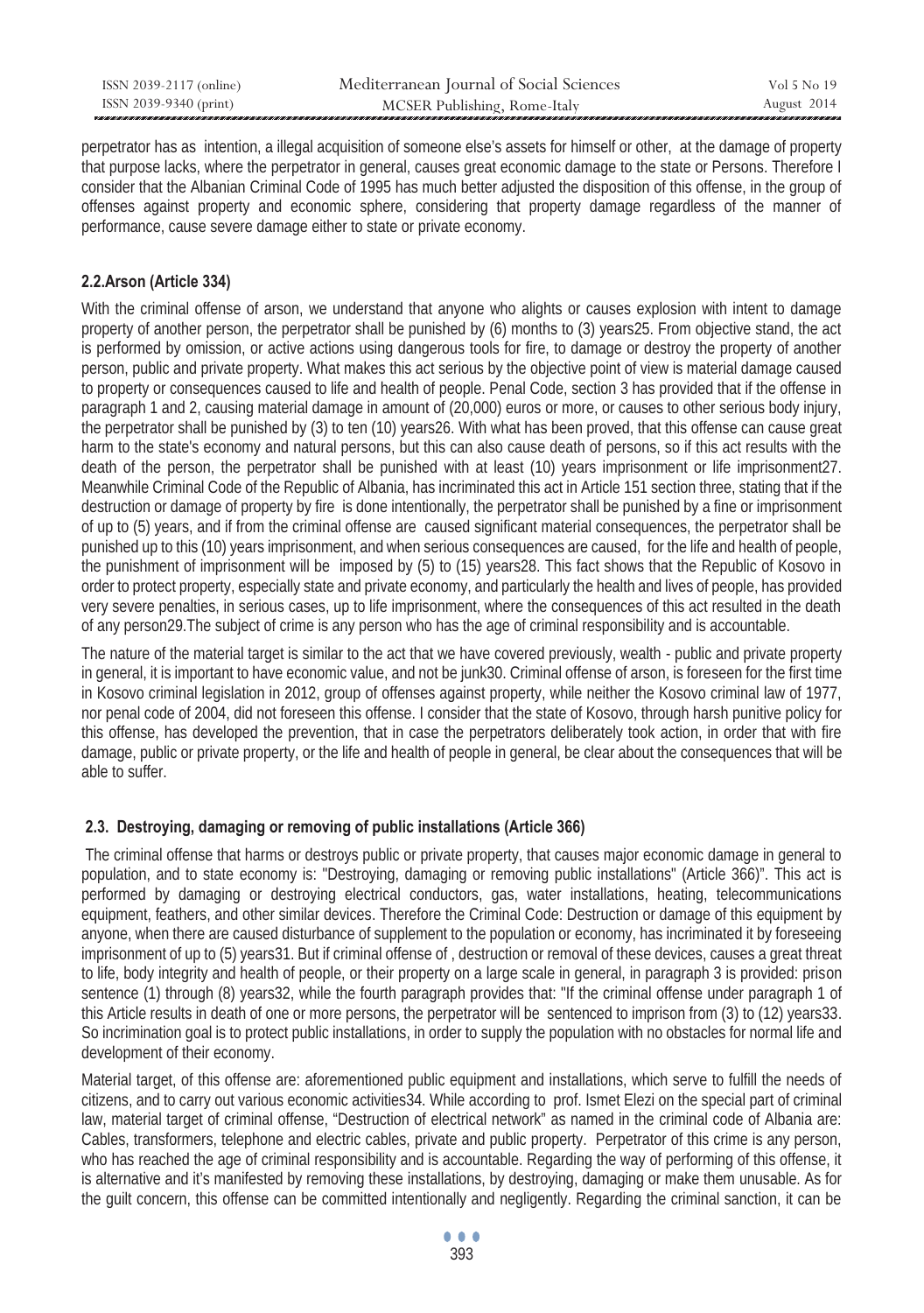| ISSN 2039-2117 (online) | Mediterranean Journal of Social Sciences | Vol 5 No 19 |
|-------------------------|------------------------------------------|-------------|
| ISSN 2039-9340 (print)  | MCSER Publishing, Rome-Italy             | August 2014 |

with fine and imprisonment. Serious form of this offense is considered, when has resulted with serious body injury, or substantial property damage, where the offender can be sentenced up to (8) years in prison, and if results with death of one or more persons, the perpetrator shall be punished from (3) to (12) years. If we compare the punitive policy for this offense with the same material target, but with different label, under the criminal code of Albania, it is punishable by a fine and imprisonment of up to (3) years. It is worth noting that this code, has provided a total of 13 offenses against property destruction, in section three in the group of offenses against property, and in the sphere of economy. By my opinion, the criminal code of Albania of 1995, has specifically and in detail arranged these acts. This offense has been envisaged in the Provisional Criminal Code of Kosovo in Section 292, the same content, label and criminal sanction35. The criminal law of Kosovo of 1977 Kosovo, has foreseen this offense too, but has provided only its basic form in paragraph 1 of Article 158, which predicts that whoever destroys, damages or makes unusable installations of public use, and causes considerable disturbance in the lives of ordinary citizens, shall be punished from (6) months to (5) years in prison, and if the offense is committed by negligence the perpetrator shall be punished with imprisonment up to (3) years36. Finally we can say that the penal code of 2004 and that of 2013, have provided for this offense, the qualified and basic form, whereas the criminal law of SAPK, only regulated the basic form, whereas the Albania's penal code, has split this criminal offense, the into several offenses such as: destruction of the electric grid (Article 156), destruction of irrigation network (Article 157), the destruction of water supply (159) etc.

### **Conclusion**

Crimes against property, with special emphasis in the area of property, represent a great loss not only to public property but also private one. Offenses discussed in this paper, are steadily increasing and present danger to the economic system in Kosovo, especially affecting in the growth of organized crime in general. The main purpose of the perpetrators of these criminal offenses in general, is appropriation of public or private property, damage or destruction of property. In this paper, by study is concluded that the purpose of the perpetrators of these criminal acts is to bring to the state economy, property - material damage, and to the legal and natural persons. Material target of criminal acts directed against property, are public and private property. By treating material target of some criminal offenses, "Destroying, damaging or removing public installations", as envisaged in Article 366 in the Penal Code of 2013, Shows that the object of this crime are public equipment and installations that serve to meet the needs of citizens, so these installations are of great importance for economic activity and in general for human life's. Their destruction could cause major disruption, on supplying of people with water, electricity, heating, and undoubtedly causes great economic damage, therefore this offense can be considered as a criminal offense against the economy. Thus destruction of these devices, causes endangering of life, body integrity and health of people or property on a large scale. Therefore Kosovo Criminal Code of 2012, rightly has foreseen this offense, in the group of offenses against the general safety and property. Target material at offenses against property, is specific and differs from other criminal acts, and property in general should be of economic value, so not simply being junk. By this we can conclude, that people could every day be victims of such offenses as: arson, destruction or damage of property, destruction, damage or removal of public installations, therefore the state of Kosovo must consistently convey this kind of criminality, in order to create legislation that will not be operational as a pre action and nod after action in relation to its development trends. I consider the state of Kosovo through the development of appropriate legislation and harsh punitive policy for such offenses, has made prevention, that in case if the offender intentionally takes action, to damage public or private property by fire, or the life and health of people in general, be clear about the consequences that will be able to suffer. Kosovo needs deep reforms in the judiciary to combat this type of crime, judges and prosecutors should be specialized in different areas of the economy, should be provided, experts who will work in support of the prosecution bodies, should be created databases, for providing data for potential criminal cases. Finally I think, that official records that the bodies of justice possess, for the number of criminal offenses in property, are not realistic in relation to offenses carried out in practice, but unfortunately they remain undiscovered or not declared at all.

#### **L i t e r a t u re**

Demolli Haki, "Economic Crime in Kosovo in year of eighties", Pristina, 2009 Ismet Elezi, "The Criminal Law (CC), Tirana, 2009 Ismet Salihu, "Criminal Law" (CC), Pristina, 2009 Ragip Halili Some works of organized crime in Kosovo, law no. 4 Vlado Kambovski, Criminal general part, Skopje, 2010